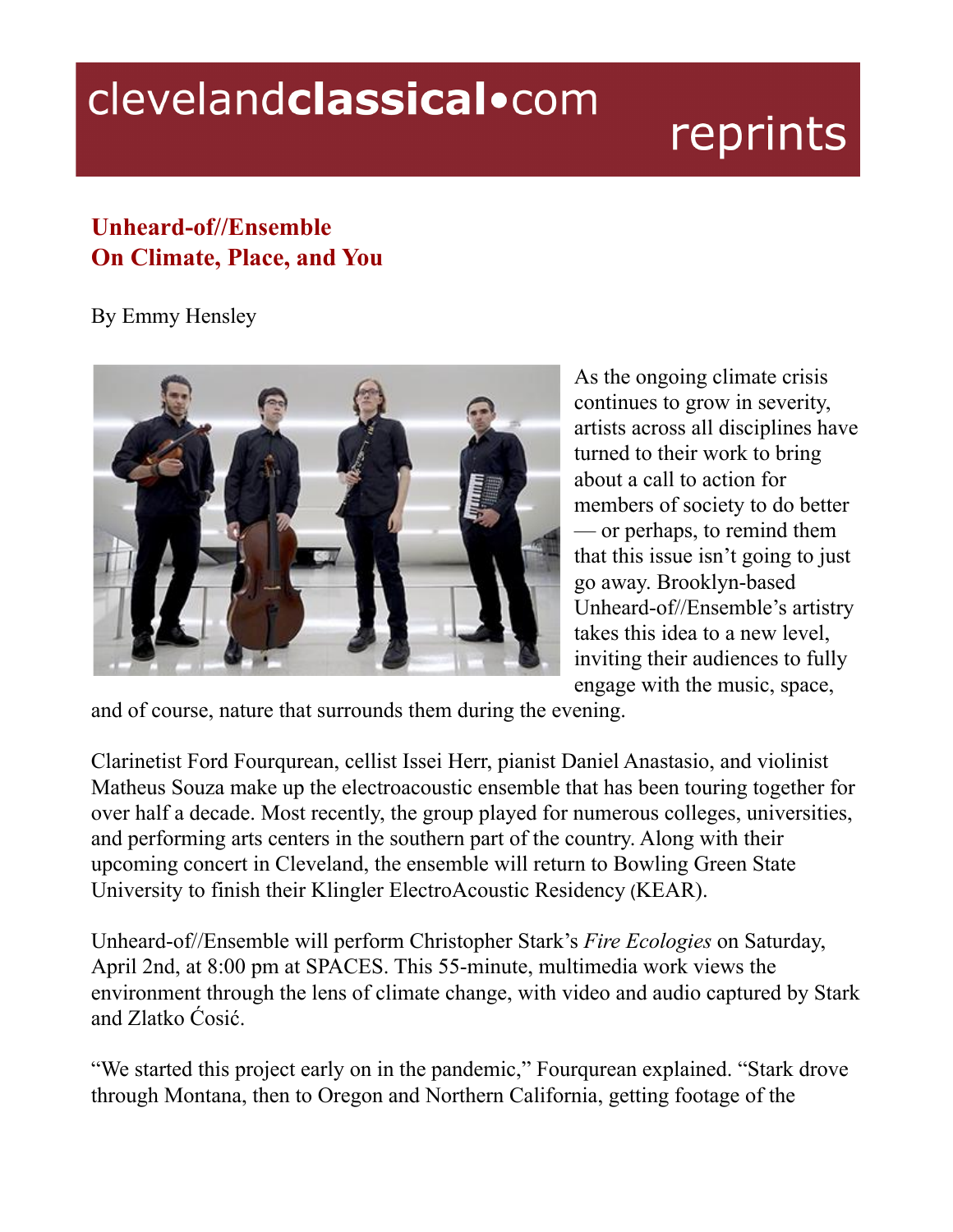wildfires that were happening in September and October of 2020… we wanted to have a really interesting, evocative show that also interacts with the nature itself."

The premiere of *Fire Ecologies* took place at Brooklyn's Gowanus Canal in September 2021. Fourqurean had been capturing video at the West Dredgers and made a connection with the Gowanus Canal Conservancy. The clarinetist noted that the environment here has its own paradoxical structure. "It's interesting to see both the industrial waste and pollution, but also the rebuilding that's going on. There's actually a lot of wildlife returning."

The ensemble hadn't intended on premiering the work at the Canal, but when a friend from the Conservancy suggested otherwise, it felt like the perfect choice for a performance venue. The inlet they scouted allowed for the ensemble to perform on the water on a ten by twenty-foot raft. The location also provided audience members with the opportunity to truly immerse themselves in the concert experience by canoeing in the river thanks to the Gowanus Dredgers Canoe Club. The giant white wall on the other side of the Canal made it possible for video to be projected, bringing Stark's concept to life.

Unheard-of//Ensemble has performed the work numerous times since the premiere in Brooklyn and each has offered a new perspective for audiences and performers alike.

"There's something to be said about being on the water, experiencing that space," said Fourqurean. "If you experienced this in a forest, it'd be a different mentality. That said, a concert hall with large speakers, a subwoofer, and a projection screen gives a really immersive experience as well. Different benefits come from each type of installation."

The group is looking forward to their upcoming Saturday performance at SPACES in collaboration with No Exit. The versatility and customization capabilities that *Fire Ecologies* presents has assured the ensemble that they can deliver a resonating performance no matter where they play. Though having never worked with No Exit, Unheard-of//Ensemble is now partnering with the new music group via their mutual connections through Christopher Stark and Timothy Beyer.

In a world with rapidly shifting environments, climates, societal structures, and art forms, Unheard-of//Ensemble delivers an experience that encourages audiences to find their place in ever-changing landscapes.

As always, No Exit concerts are free and open to the public (masks required). For more information, click [here](https://noexitnewmusic.com/?upcoming_events=no-exit-presents-the-unheard-of-ensemble).